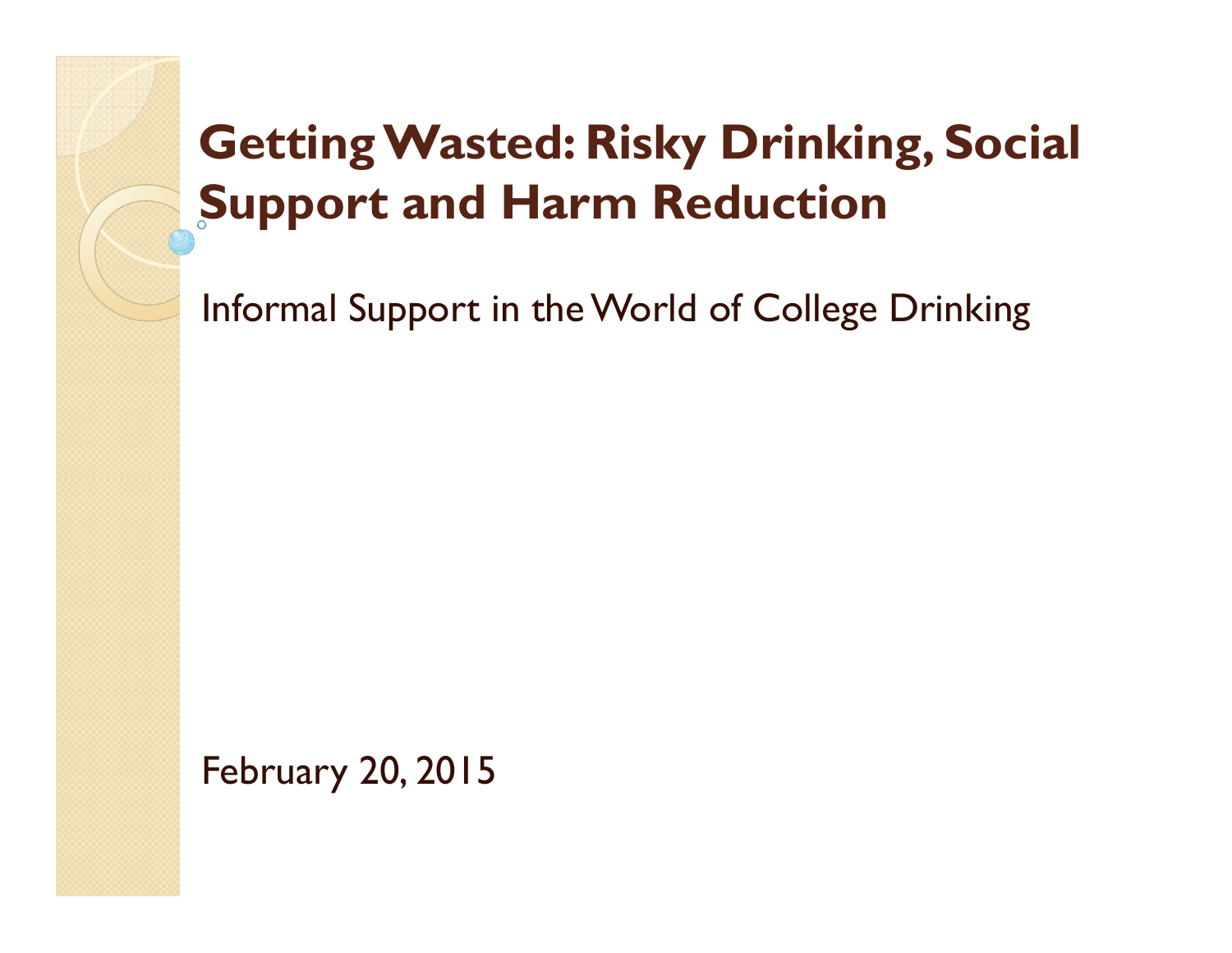## Towards a Sociology of the College Drinking Scene

- $\bullet$  Past research is focused on the Individual. Drinking is not an individual outcome, but a SOCIAL process. And harms are generally treated as individual outcomes or symptoms. I wanted to examine how codrinkers work TOGETHER to manage risk.
- Past work pathologized drinking without recognizing the perceived benefits that are communally constructed. communally constructed.
- $\bullet$  By using the "Sociological Imagination " we can see that college drinking is shaped by the larger social institutional, cultural, historical context (e.g., how have trends in child autonomy/parental control affected milllenials?)
- $\bullet$  My methodology and sociological lens, I think, allows me to make a few unique observations about the college drinking scene.
- $\bullet$  There is much informal support given and received in the drinking scene. Universities should find creative ways to draw upon (and in encourage) it. The best defense against harm in the scene may, in fact, be provided by the students themselves. Student should be expected to support one another (code of conduct and orientation) and taught how to deliver support effectively (programming).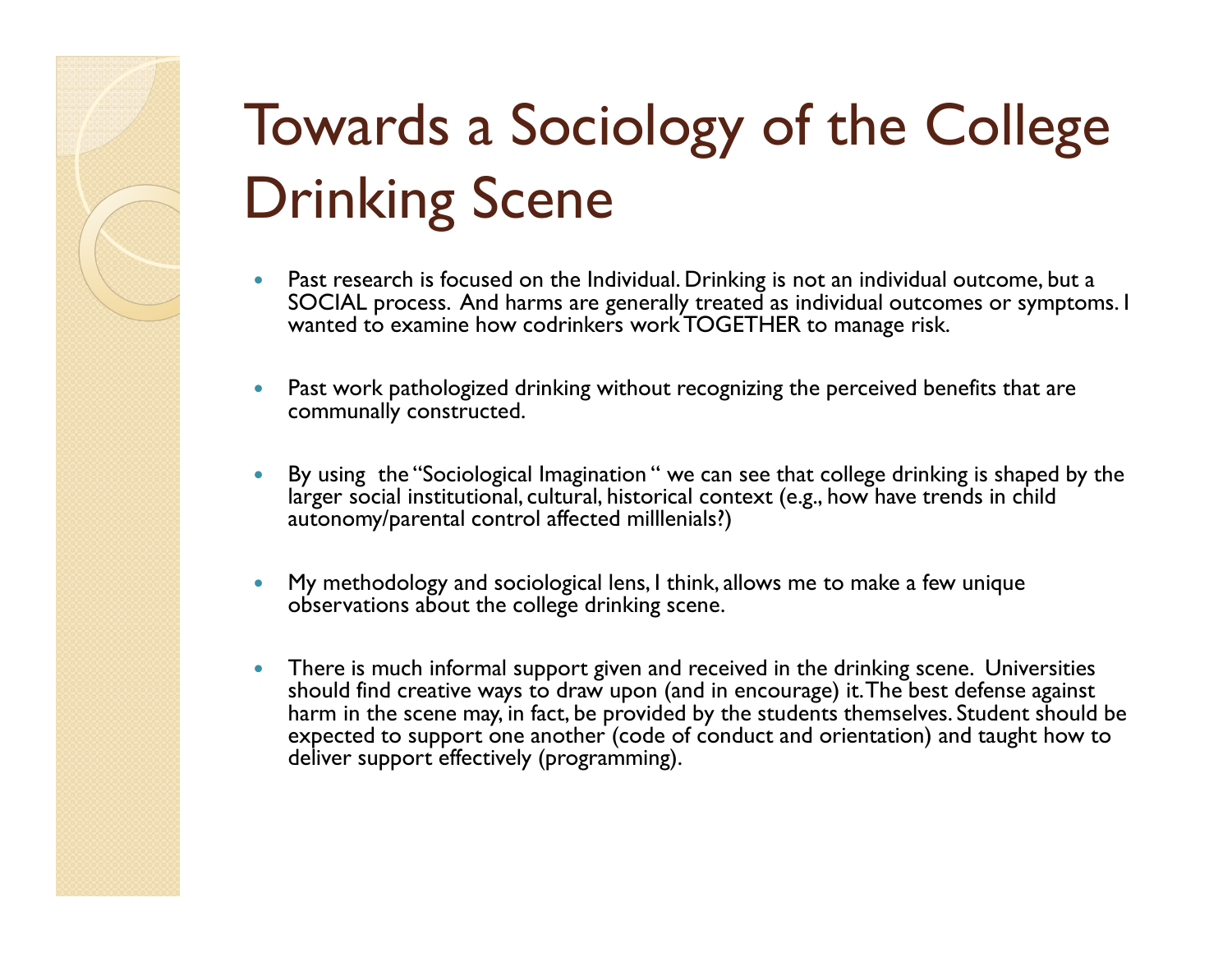# My Study

- I collected over 400 drinking stories, conducted 26 interviews, and performed over 100 hours of field work in bars, house parties, and street festivals.
- Two spinoff studies: 1.) victim worthiness and ambiguity in the drinking scene 2.) The Drinking Family (informal controls delivered by friend groups).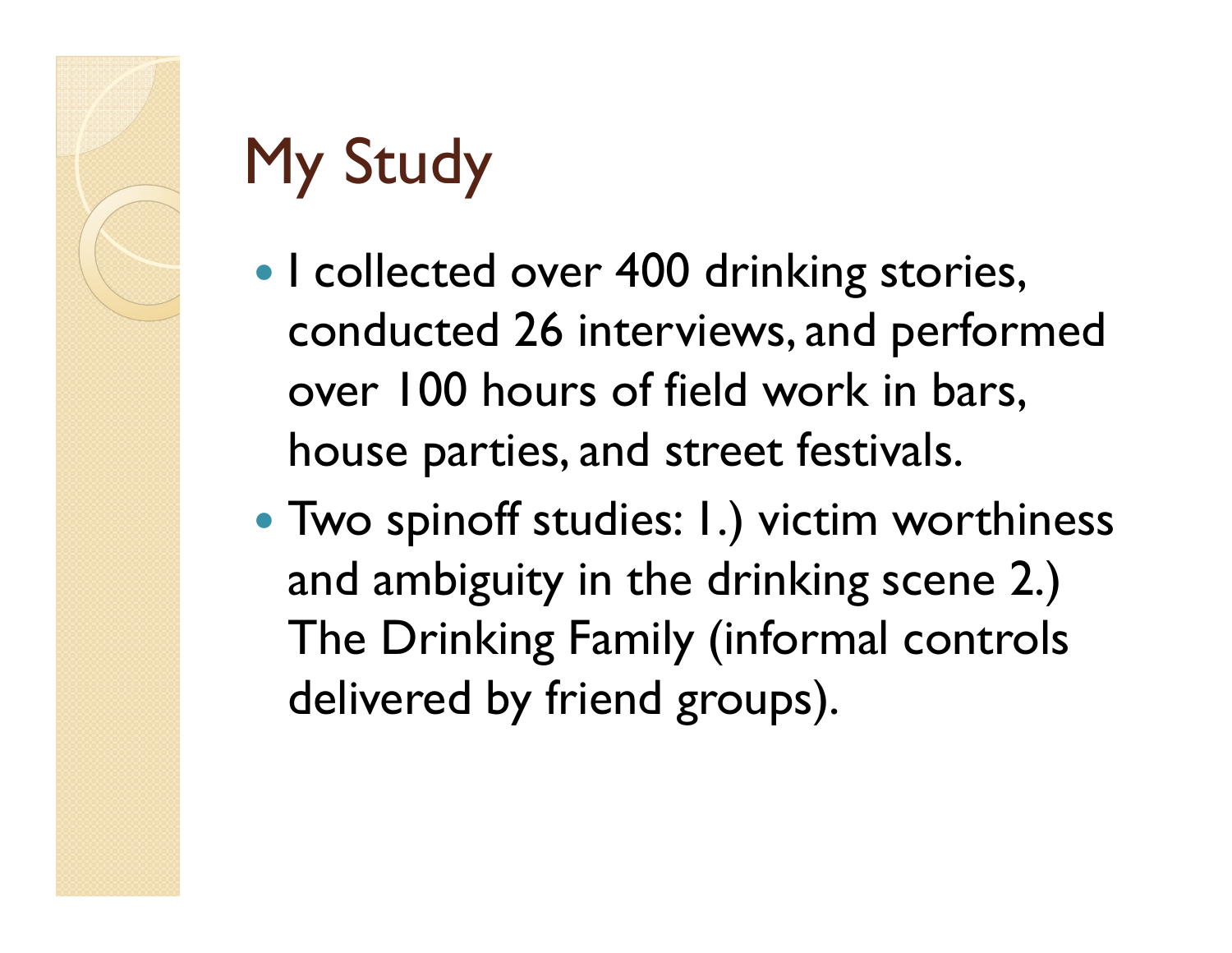## Why College Students Love to Party

• Most of you have read the literature and know the usual answers  $\bullet$ to this question. Here is what my informants said:

1.) Intoxication is fun. Obvious? But even negative events are recast as "fun."

2.) Intoxication lower inhibitions ("takes a few bricks out of the wall") and facilitates hookups. Alcohol is a resource to deal with shyness/social anxiety. My most surprising finding.

3.) Intoxication creates a "world of adventure where anything can happen." Everyday interactions become problematic. It provides opportunities to repair problems and demonstrate adult competence.

4.) Friendship groups (Drinking Families) are built around and reinforced by social support (much of it is activated by risky drinking).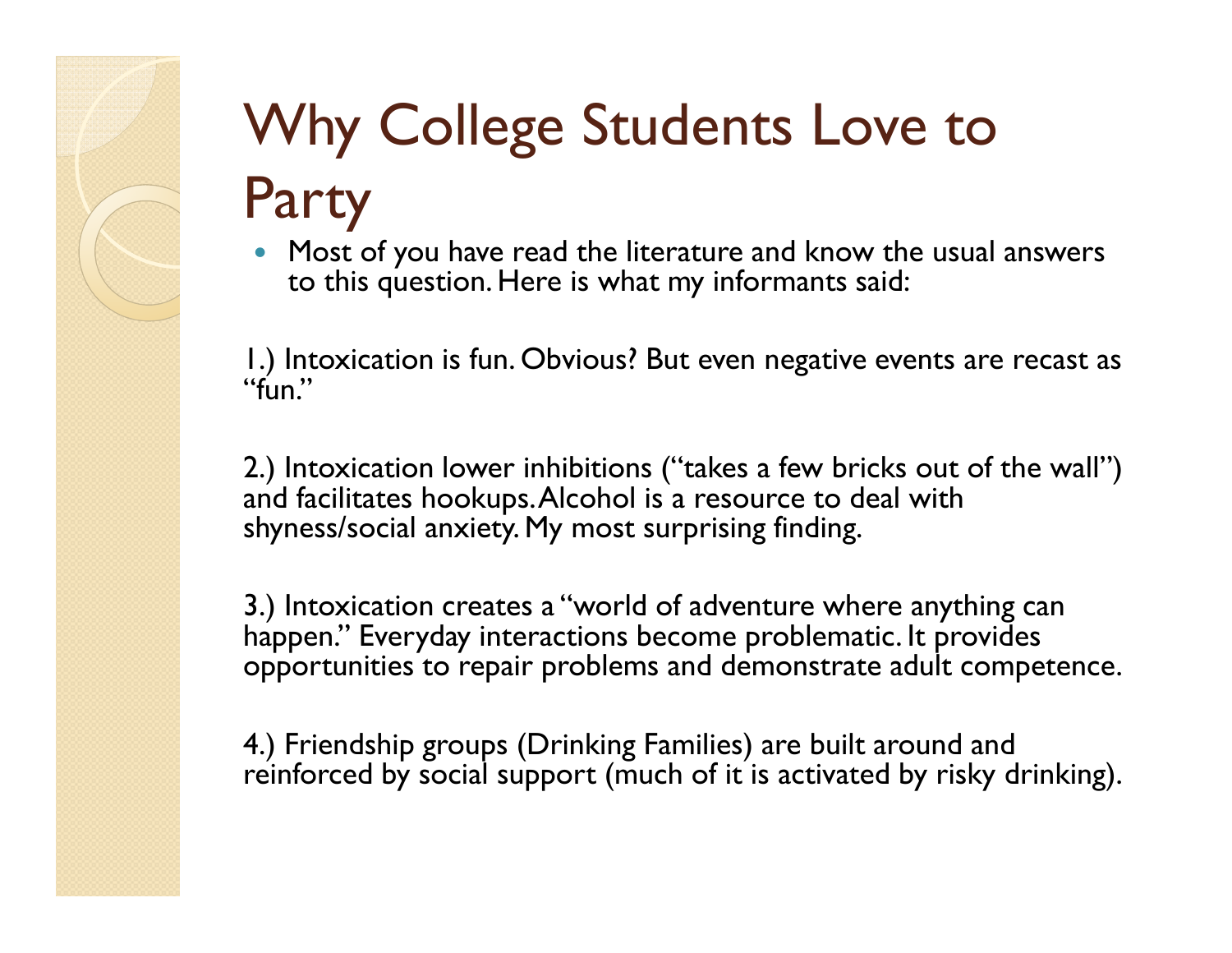## Are They Seeking out Risk and Risk Management opportunities?

- Why are college students returning again and again to this matrix of risk? Are college students seeking out risk and risk management opportunities?
- Here's where the Sociological Imagination comes in…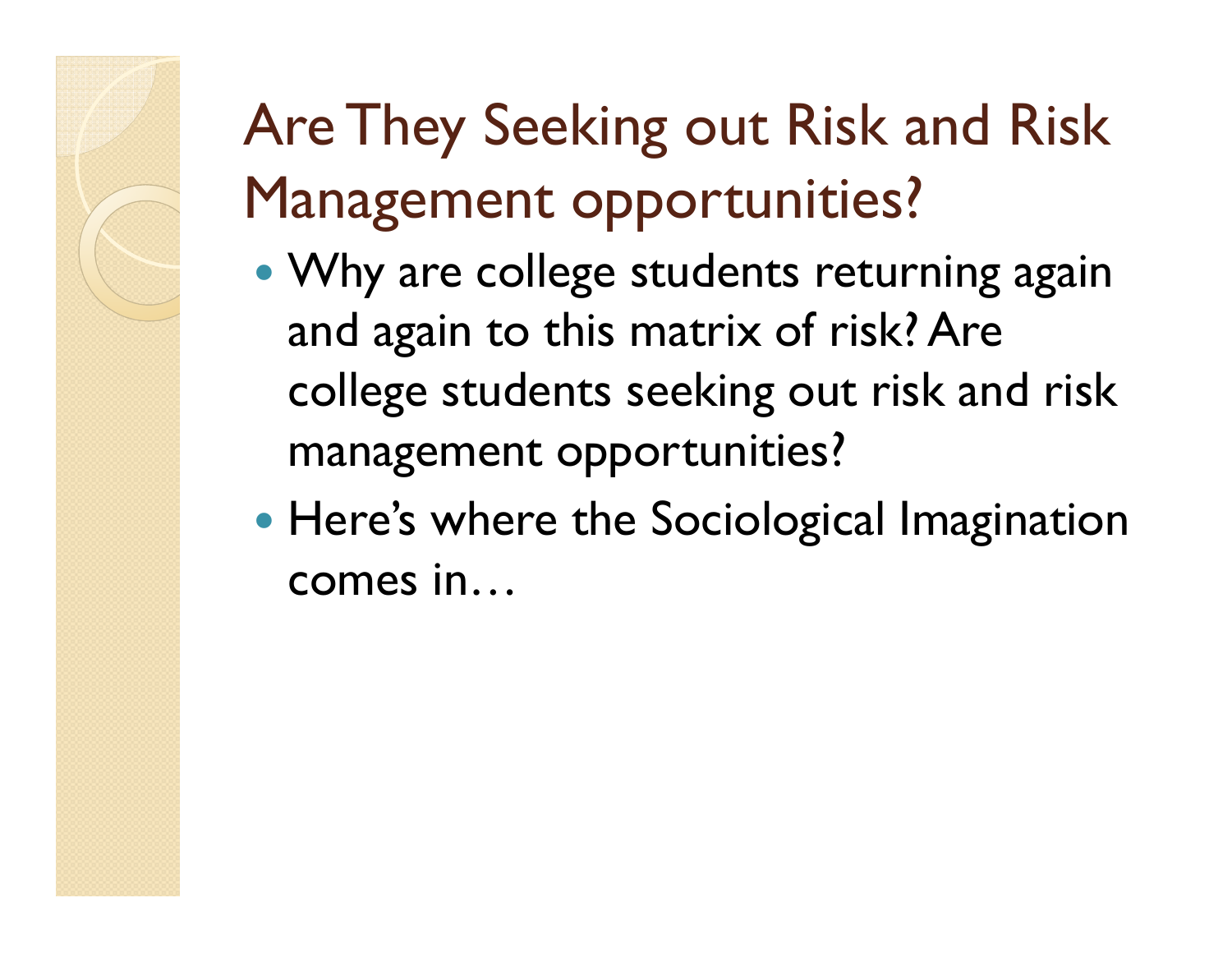## Trends in Child Autonomy and Parental Control

- Sociologists suggest that middle-class children have experienced decreasing social autonomy in recent years (Rutherford, Nelson). Social anxieties about child abduction and other child tragedy have been met with amplified parental control.
- Parental Choreography and Surveillance. The "playdate," for example, is a new development. Spontaneous playgroups appear to be a thing of the past. Parents manage their children's lives into their adulthood ("helicopter parents"). Adolescents have fewer opportunities to make mistakes and solve their own problems.
- As a result, Emerging adults on campus may be looking for ways to demonstrate adult competence. This is where drunk support comes in….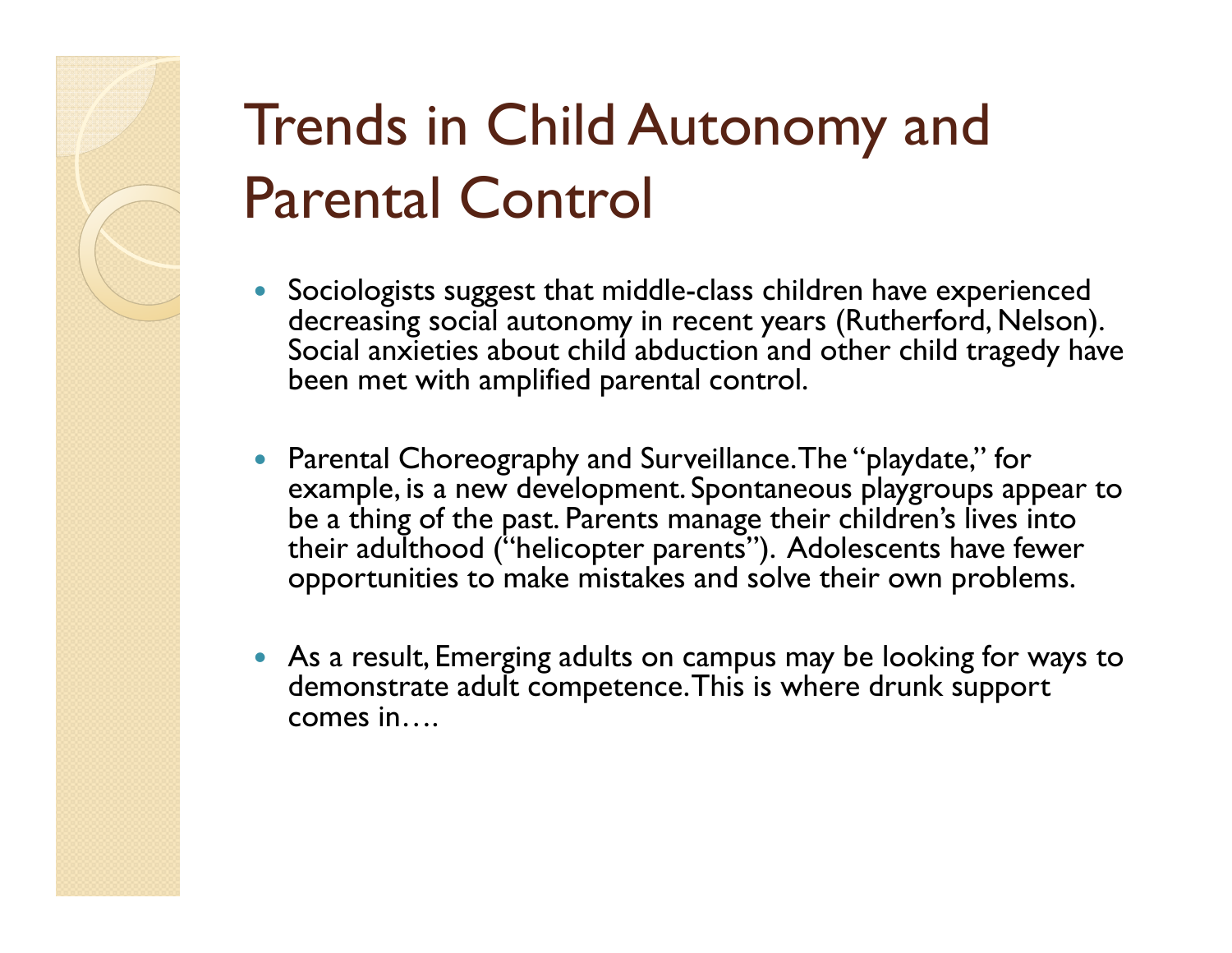# Drunk Support

- Major research question: if so much can and does go wrong in the drinking scene, why do they persist? My findings suggest that the answer is….
- Drunk Support: the emotional and/or instrumental supports delivered from one person to an intoxicated other. My major finding is that there is a TREMENDOUS amount of DS in the scene. Drunk Support is resource for identity development and a practical context for exercising adult problem solving skills.
- Forms of Drunk Support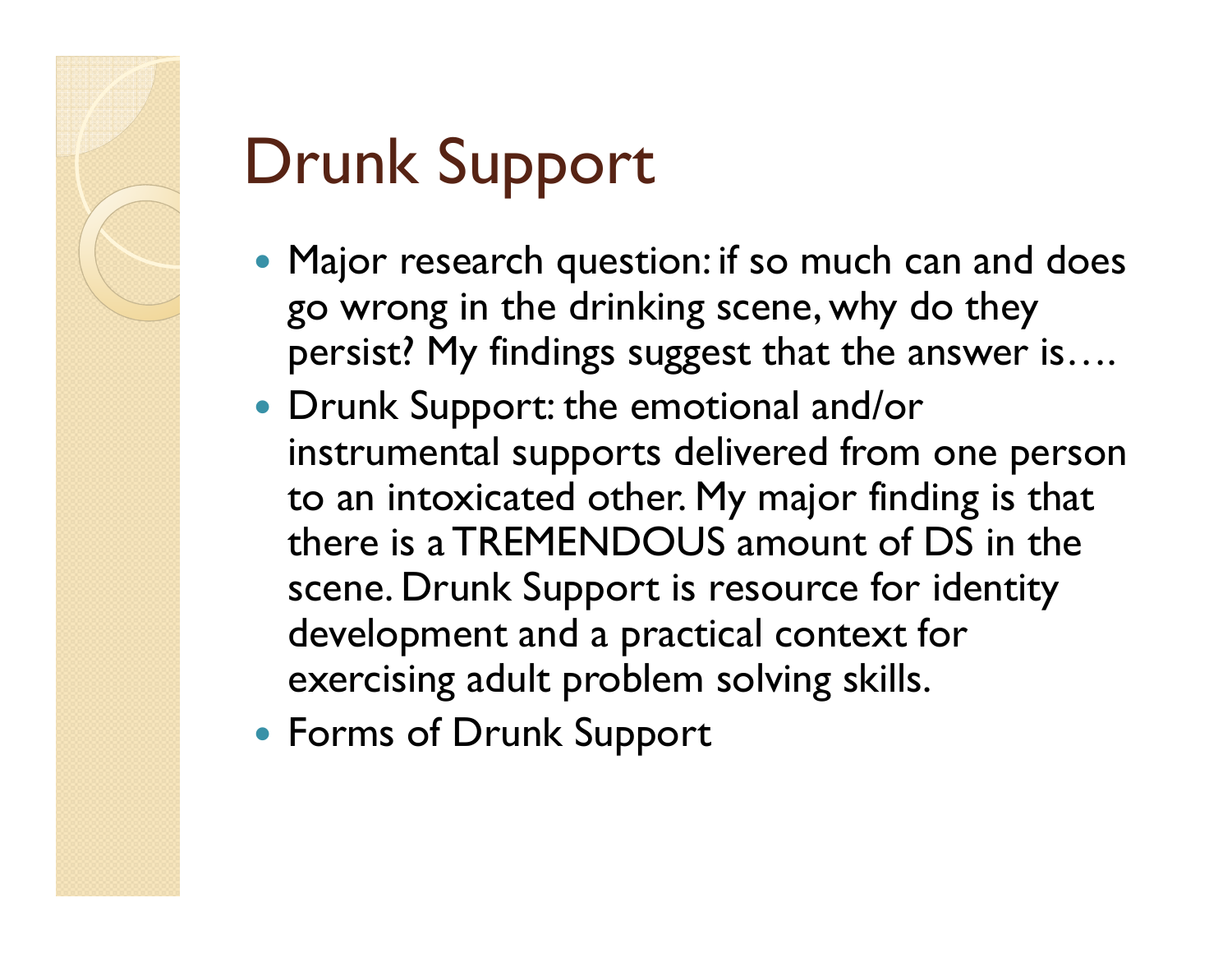"I'll Hold Your Hair": Support for the Drunksick

- Getting Sick Together: Students "parenting" sick friends in the drinking scene.
- Emotional Support and Drunk Counseling
- "Babysitting my roommate is like….it's like my job."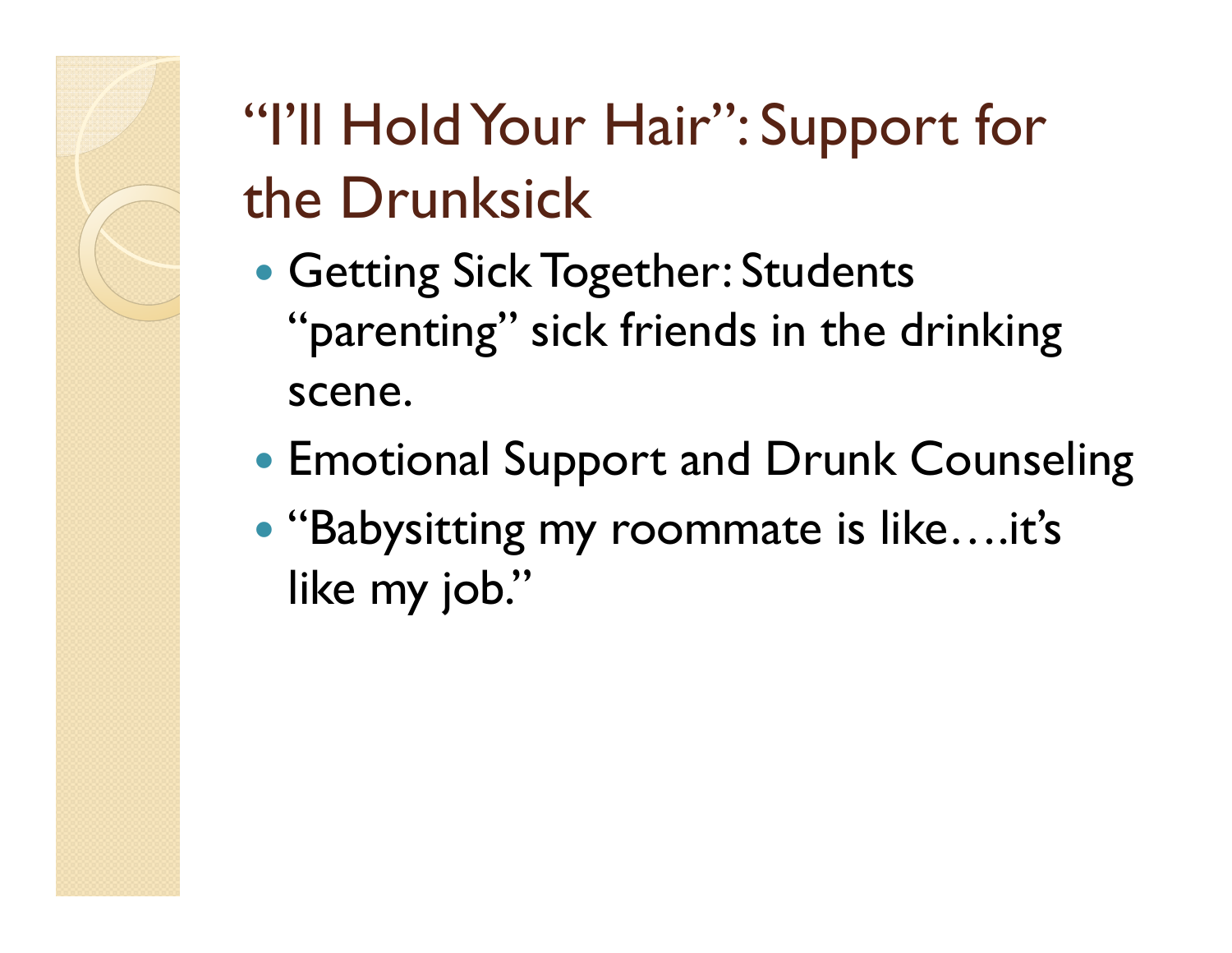## "I Got Your Back": Fighting and Character Opportunities

- Character Contests and Fighting in the Drinking Scene.
- "Brother Up!": Emergent Violence allows a student to answer the question, "What kind of friend am I?" "Will I fight to support my friends? Am I reliable, dependable, loyal, faithful?"
- The drinking scene, because it is so risky, is a context for making identity claims and for maintaining those identities.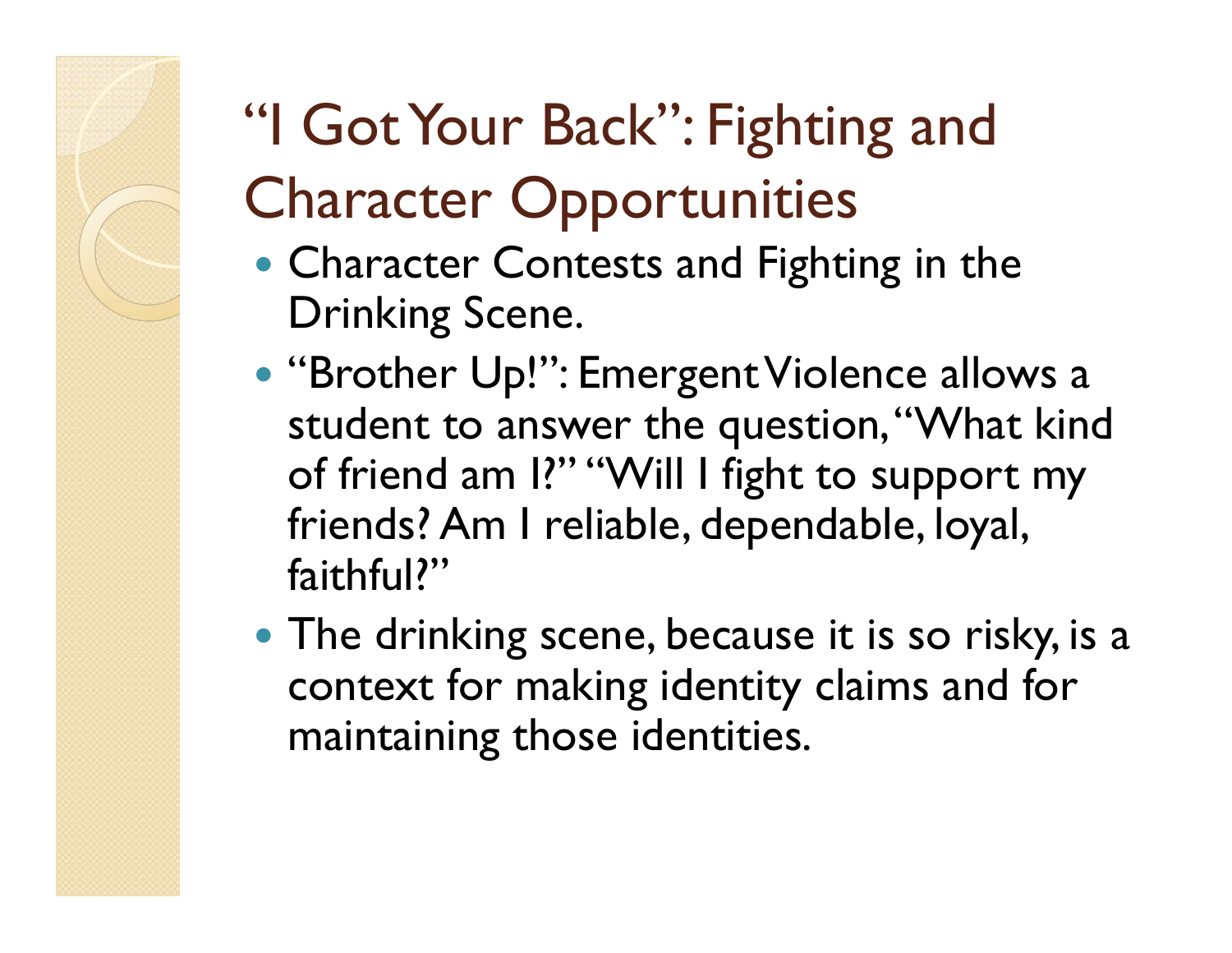## "Don't Worry About it, You Were Hilarious!": Dangerous Appraisals

- One of the ways in which risky drinking is facilitated is the ways in which co-drinkers comfort their friends after dangerous or embarrassing drinking performances. Positive appraisals and the social contract.
- The Drunk Excuse and Post-Intoxication Dissociation.
- Recasting and redefining negative outcomes in positive ways. "Hangovers are part of the fun!"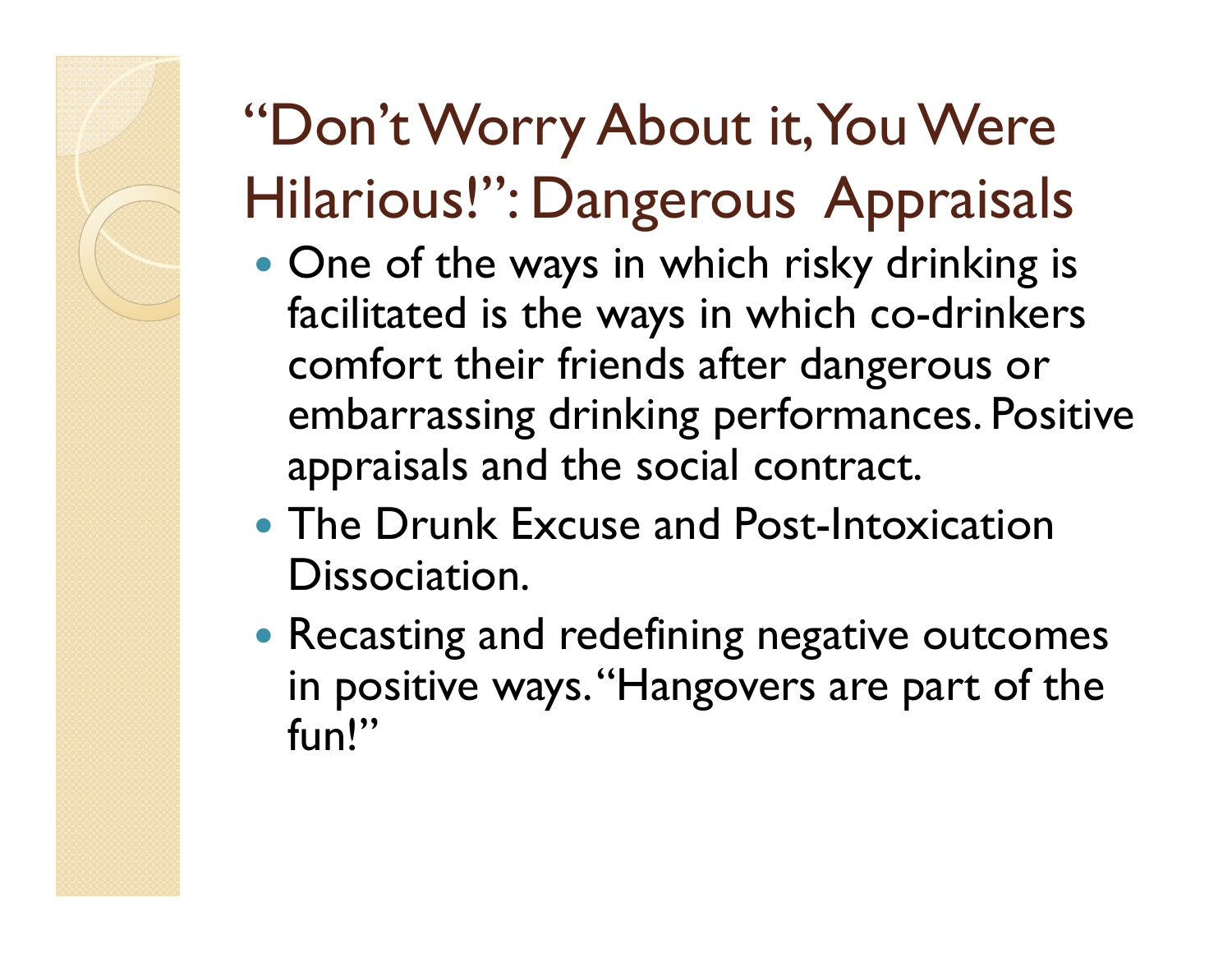## "Stepping In" to reduce victimization

- **Students work together to reduce the risk of sexual** victimization:
- Escorting intoxicated friends home
- aggressively intervening when risk is high
- Indirectly reducing risk (theatrics, ruses, games, and signals).
- Stepping in tends to be gendered.
- "Victim Worthiness" study (Forthcoming in Deviant Behavior): bystanders intervene when the person perceived to be at risk is a friend, but not when she is  $\,$ <mark>a</mark> stranger (victim ambiguity) or when she is perceived to be promiscuous.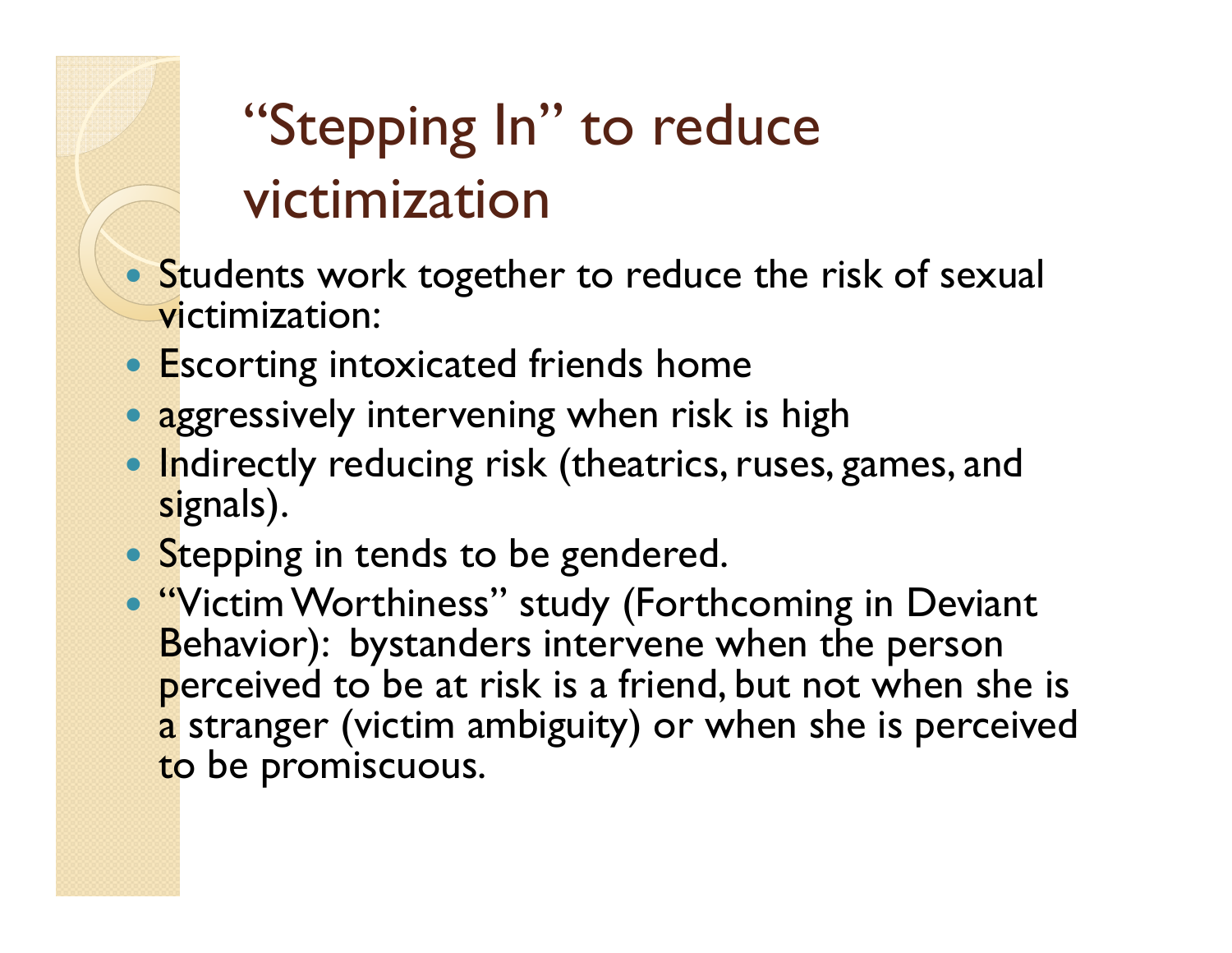## Drunk Support and the Drinking Family

- Drunk support might seem sort of random and unsystematic, but I argue that much of it occurs within the context of well-established peer drinking groups that I have named "Drinking Families."
- $\bullet$  The DF is a dynamic core of friends organized around the facilitation of drinking episodes, the pursuit of fun and adventure, and the management of risk. It is one's usual drinking partners.
- $\bullet$  I think of these informal groups as families because they are systems of complementary roles built to accomplish communal tasks. Recent studies show that "Family" is extremely important to "millenials" and that college students turn to the support of fictive kin while away from their parents. This is nothing new (see fictive family structure in university Greek life).
- My current study: Most college drinkers see themselves as part of a drinking family organized around key roles: "The Choreographer," "The Nurturer," "The Enforcer," "The Babysitter," "the Shit Show." Our pilot study suggests that drinkers feel least safe when they are drinking outside of the context of their DF (especially when it comes to the risk of sexual victimization.)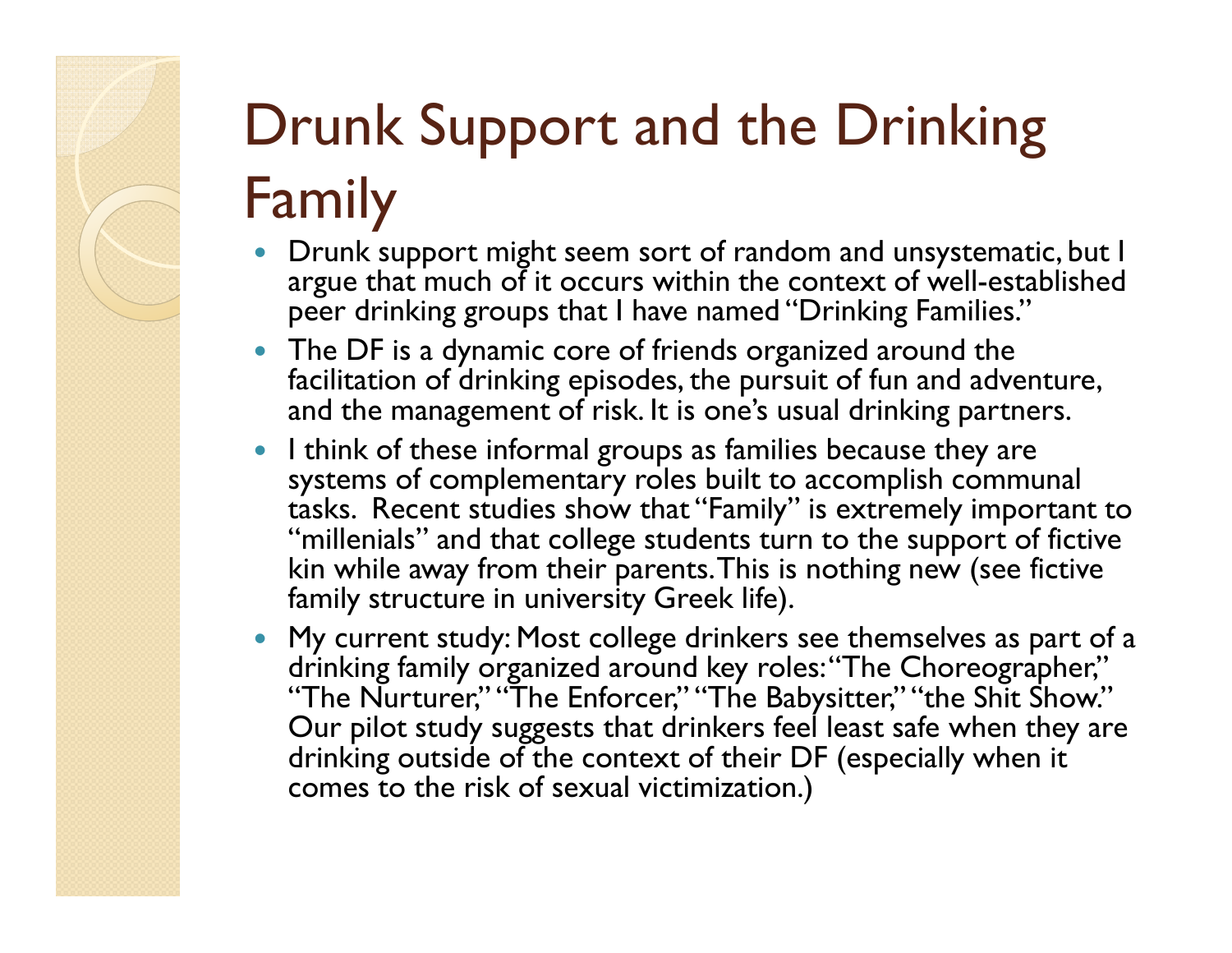## Drunk Support,, Civic Engagement Student Values

- Cultural sociologists suggest that Americans value family, honor, loyalty and self respect. And college students are more "collectivist" and less "individualistic" than conventional wisdom might suggest.
- Move towards "civic engagement" in higher education. We hope to produce "good citizens." How do we articulate this?
- Code of Conduct: I reviewed your Code of Conduct and it could address these core values more directly and could encourage (demand) students to help one another.